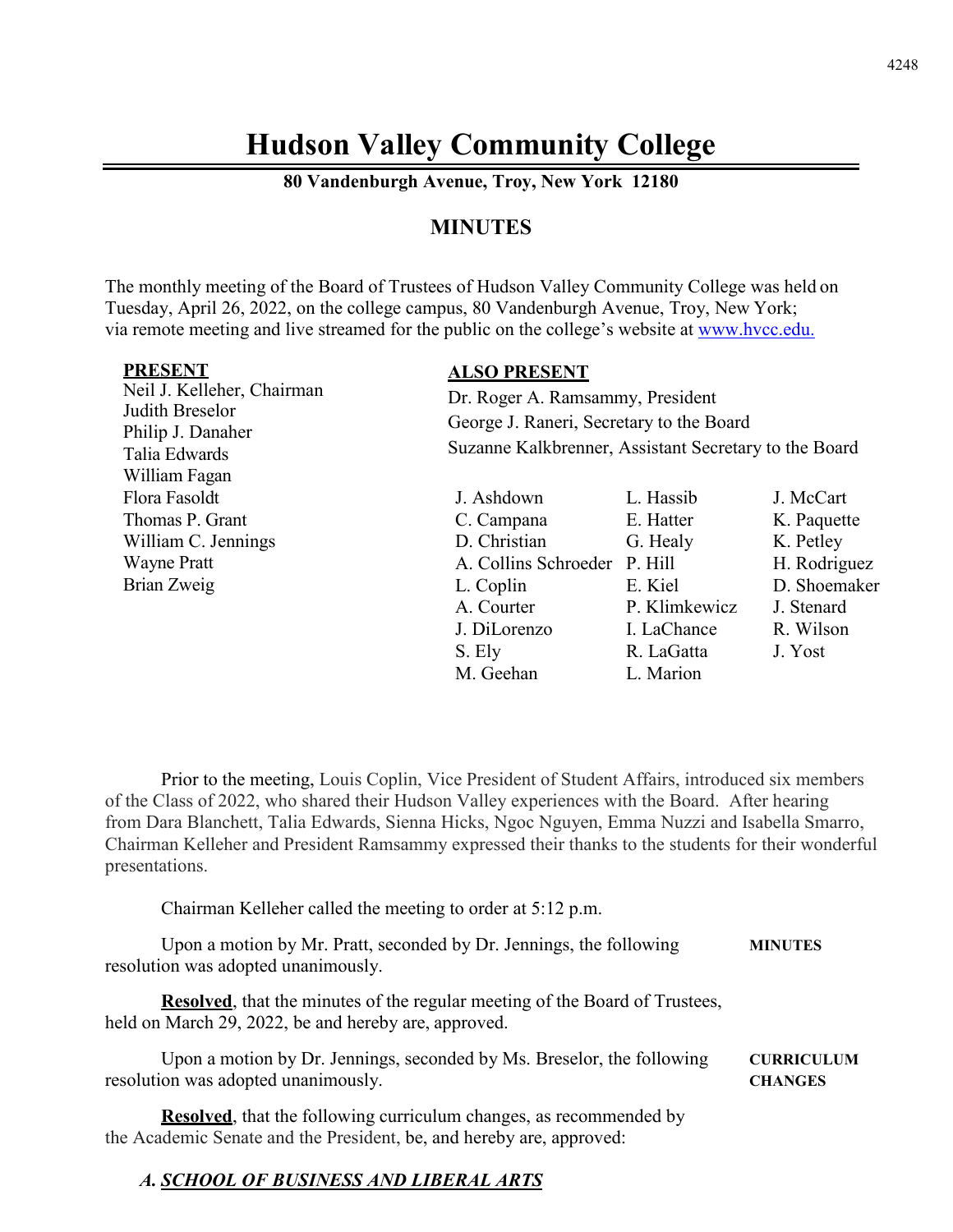## **1. Business and Criminal Justice**

# *Deactivation of Certificate:*

# **Entrepreneurship Certificate**

The Entrepreneurship Certificate is being deactivated due to the need already being fulfilled through the stackable micro-credentials recently launched - Introduction to Entrepreneurship, Intermediate Entrepreneurship and Advanced Entrepreneurship. All the courses within the stackable micro-credentials are the same courses that were part of the Entrepreneurship Certificate Program. As we did with the Certificate students, the department will focus on converting the micro-credential students into the Entrepreneurship AAS program. The intention is to also discontinue the program.

# *B. SCHOOL OF HEALTH SCIENCES*

# **1. Nursing and Surgical Technology**

## *Change to Degree Requirements:*

## **Nursing A.A.S.**

| Current:                    | Proposed:            |
|-----------------------------|----------------------|
| PSYC210 Abnormal Psychology | NUR 115 Pharmacology |
| Reason for Changer          |                      |

Reason for Change:

Abnormal Psychology concepts have been threaded throughout NUR201 course, eliminating the need for the course. Following nursing Mountain Measurements, our program demonstrates the need for increased pharmacology knowledge. This course will provide the basics of pharmacology with its application in the healthcare environment.

| Current :                              | Proposed:                |
|----------------------------------------|--------------------------|
| <b>ENGL 102 English Composition II</b> | MATH 132 Math for Health |
|                                        | Science                  |

Reason for Change:

The change will allow Hudson Valley Community College students to meet the new SUNY Gen Ed requirements for the Nursing A.A.S. degree program. We are currently missing a Math course and with the prior implementation of CMHL 115, this course will meet the need for intense writing requirement.

## *New Course:*

## **NUR 115, Pharmacology**

Pharmacology is a key factor that is threaded throughout many Health Science curriculums. This new course will allow for an in depth understanding of pharmacology with its application in the healthcare environment. Mountain Measurements, the company that provides statistics on outcomes from the National Council Licensure Examination for Registered Nurses (NCLEX-RN), has determined HVCC students traditionally score low within the Pharmacology categories, this course will assist in meeting our projected benchmarks in this category.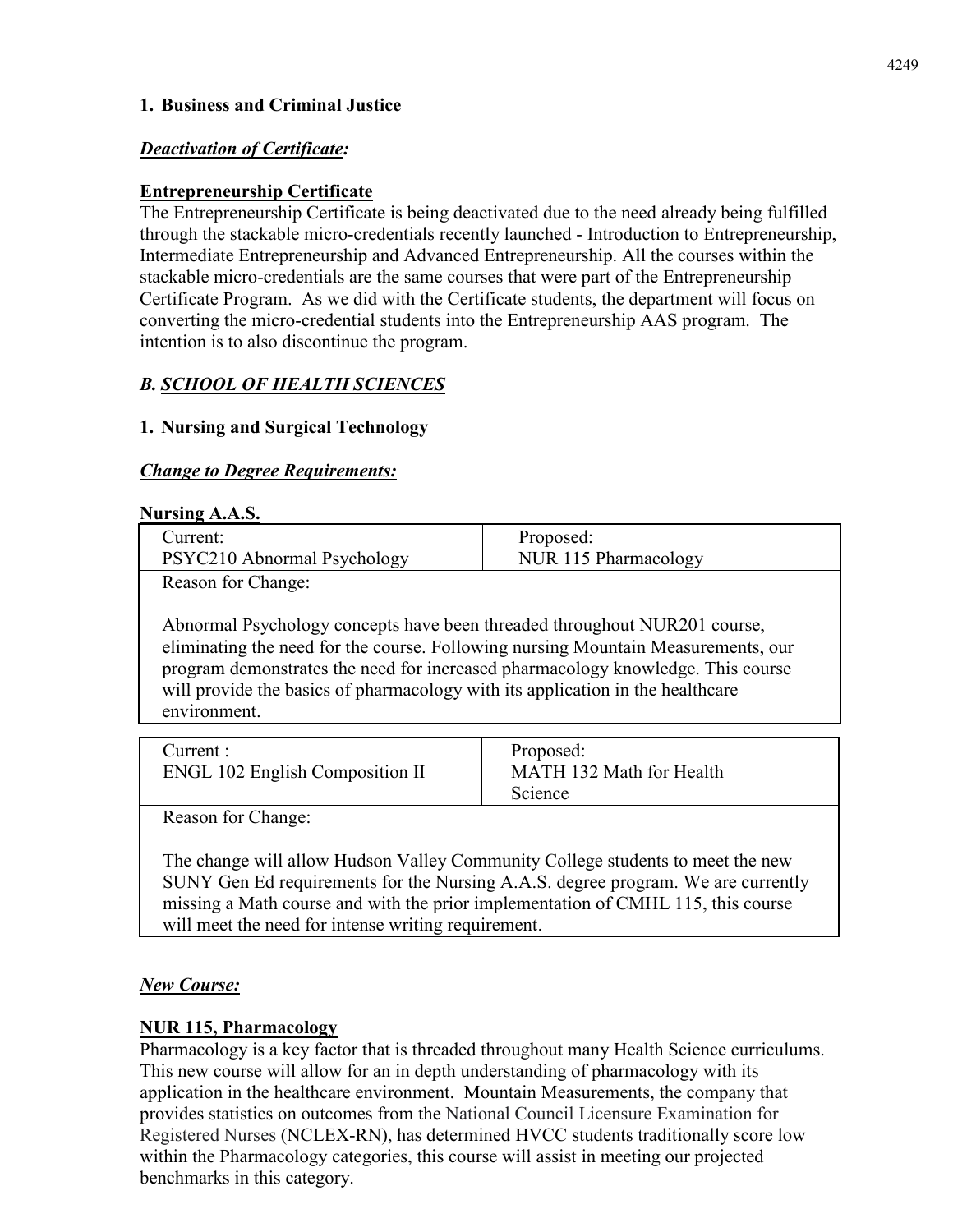| Upon a motion by Ms. Breselor, seconded by Mr. Fagan, the following                                                                                                                                                                                                                                                                     | <b>HVCC FOUNDATION</b>                                     |  |
|-----------------------------------------------------------------------------------------------------------------------------------------------------------------------------------------------------------------------------------------------------------------------------------------------------------------------------------------|------------------------------------------------------------|--|
| resolution was adopted unanimously.                                                                                                                                                                                                                                                                                                     | <b>IRS 990 FILING</b>                                      |  |
| <b>Resolved</b> , that the request to accept the Hudson Valley Community<br>College Foundation, Inc.'s IRS Form 990 for the fiscal year ended June 30, 2021, as prepared by<br>UHY LLP, and as recommended by the Foundation Executive Committee on behalf of the Board<br>of Directors on April 13, 2022, be, and hereby is, approved. |                                                            |  |
| Upon a motion by Mr. Grant, seconded by Mr. Fagan, the following                                                                                                                                                                                                                                                                        | <b>CAPITAL</b>                                             |  |
| resolution was adopted, with Mr. Pratt abstaining.                                                                                                                                                                                                                                                                                      | <b>CONSTRUCTION--</b>                                      |  |
| <b>Resolved</b> , that the request for the award of contract for HVCC North<br>Construction to AOW Construction, LLC in the amount of \$7,035,000 for general<br>contracting related to the capital project entitled, "HVCC North Expansion," be, and<br>hereby is, approved.                                                           | <b>HVCC NORTH:</b><br><b>GENERAL</b><br><b>CONTRACTING</b> |  |
| Upon a motion by Mr. Fagan, seconded by Dr. Jennings, the following                                                                                                                                                                                                                                                                     | <b>CAPITAL</b>                                             |  |
| resolution was adopted unanimously.                                                                                                                                                                                                                                                                                                     | <b>CONSTRUCTION--</b>                                      |  |
| <b>Resolved</b> , that the request for the award of contract for HVCC North<br>Construction to Burniche Piping, Inc. (BPI) in the amount of \$1,045,800 for<br>plumbing related to the capital project entitled, "HVCC North Expansion," be, and<br>hereby is, approved.                                                                | <b>HVCC NORTH:</b><br><b>PLUMBING</b>                      |  |
| Upon a motion by Ms. Breselor, seconded by Mr. Fagan, the following                                                                                                                                                                                                                                                                     | <b>CAPITAL</b>                                             |  |
| resolution was adopted unanimously.                                                                                                                                                                                                                                                                                                     | <b>CONSTRUCTION--</b>                                      |  |
| <b>Resolved</b> , that the request for the award of contract for HVCC North<br>Construction to Arcon Electric, LLC in the amount of \$1,196,200 for<br>electrical related to the capital project entitled, "HVCC North Expansion," be, and<br>hereby is, approved.                                                                      | <b>HVCC NORTH:</b><br><b>ELECTRICAL</b>                    |  |
| Upon a motion by Mr. Grant, seconded by Mr. Fagan, the following                                                                                                                                                                                                                                                                        | <b>CAPITAL</b>                                             |  |
| resolution was adopted, with Mr. Pratt abstaining.                                                                                                                                                                                                                                                                                      | <b>CONSTRUCTION--</b>                                      |  |
| Resolved, that the request for the award of contract for HVCC North<br>Construction to T. Lemme Mechanical, Inc. in the amount of \$4,470,000 for<br>mechanical related to the capital project entitled, "HVCC North Expansion," be, and<br>hereby is, approved.                                                                        | <b>HVCC NORTH:</b><br><b>MECHANICAL</b>                    |  |
| Upon a motion by Ms. Breselor, seconded by Mr. Fagan, the following                                                                                                                                                                                                                                                                     | <b>CAPITAL</b>                                             |  |
| resolution was adopted unanimously.                                                                                                                                                                                                                                                                                                     | <b>CONSTRUCTION--</b>                                      |  |
| <b>Resolved</b> , that the request for the award of contract for HVCC North<br>Construction to Atlantic Testing Laboratories in the amount of \$34,78 for<br>special inspections related to the capital project entitled, "HVCC North Expansion"<br>be, and hereby is, approved.                                                        | <b>HVCC NORTH:</b><br><b>SPECIAL</b><br><b>INSPECTIONS</b> |  |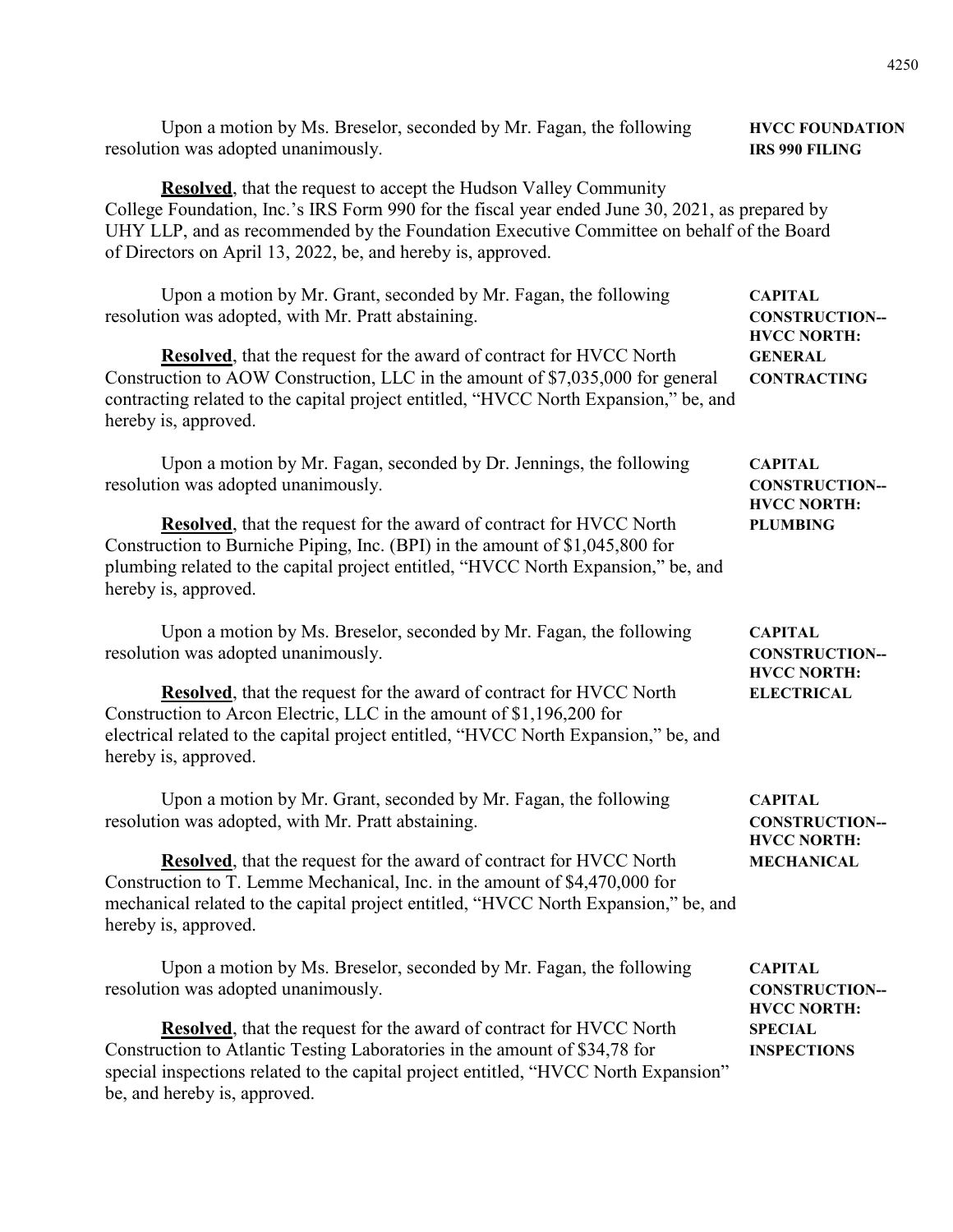## **INFORMATION ITEMS INFORMATION**

The following information items were noted: **ITEMS**

## **A. 2022/2023 COLLEGE FACULTY PROMOTIONS**

Faculty approved for promotion by the President effective September 1, 2022 are outlined below and written recommendations of the Vice President for Academic Affairs, Deans and Department Chairpersons at the College are available on the portal.

#### **Assistant Professor to Associate Professor - \$2,500 Adjustment**

| Mary E. Reynolds | Engineering, Architecture, Construction, Computer Science & |
|------------------|-------------------------------------------------------------|
|                  | <b>Mathematics</b>                                          |
| Mark Stephens    | Biology, Chemistry & Physics                                |

#### **Associate Professor to Full Professor - \$3,000 Adjustment**

|                   | Mariadelourdes Benton English, Foreign Languages and English as a Second Language |
|-------------------|-----------------------------------------------------------------------------------|
| Alice Malavasic   | <b>Education and Social Sciences</b>                                              |
| John Meehan       | Business and Criminal Justice                                                     |
| Megeen Mulholland | English, Foreign Languages and English as a Second Language                       |

## **B. 2022/2023 COLLEGE DEPARTMENT CHAIR MERIT RECOMMENDATIONS**  (\$2,000 each)

In accord with Article XI-2 of the Collective Bargaining Agreement between the College and the Hudson Valley Community College Department Chairpersons Association, Department Chairperson merit recommendations that have been approved by the President effective September 1, 2022 are outlined below.

| Colleen Ferris   | Health, Physical Education and Exercise Studies |
|------------------|-------------------------------------------------|
| Elizabeth Yanoff | <b>Education and Social Sciences</b>            |

#### **C. 2022/2023 COLLEGE FACULTY MERIT RECOMMENDATIONS** (\$2,000 each)

In accord with Article XII-D of the Collective Bargaining Agreement between the College and the Hudson Valley Community College Faculty Association, Faculty merit recommendations that have been approved by the President effective September 1, 2022 are outlined below.

| Michael Cannistraci | Engineering, Architecture, Construction, Computer Science & Mathematics |
|---------------------|-------------------------------------------------------------------------|
| Harold Matthews     | Applied Technologies                                                    |
| Mary Potanovic      | Medical Imaging                                                         |
| Rosanne Raneri      | Fine Arts, Theatre Arts and Digital Media                               |

#### **D. NON-TEACHING PROFESSIONALS**

- 1. Educational Opportunity Center Dr. Denise Fernandez Pallozzi, Executive Director Educational Opportunity Center, f/t appt., eff.  $5/16/22$  or thereafter \$120,000/yr
- 2. Human Resources Enas Alnasari, Human Resources Generalist, Human Resources, f/t appt., eff.  $4/4/22$  \$55,000/yr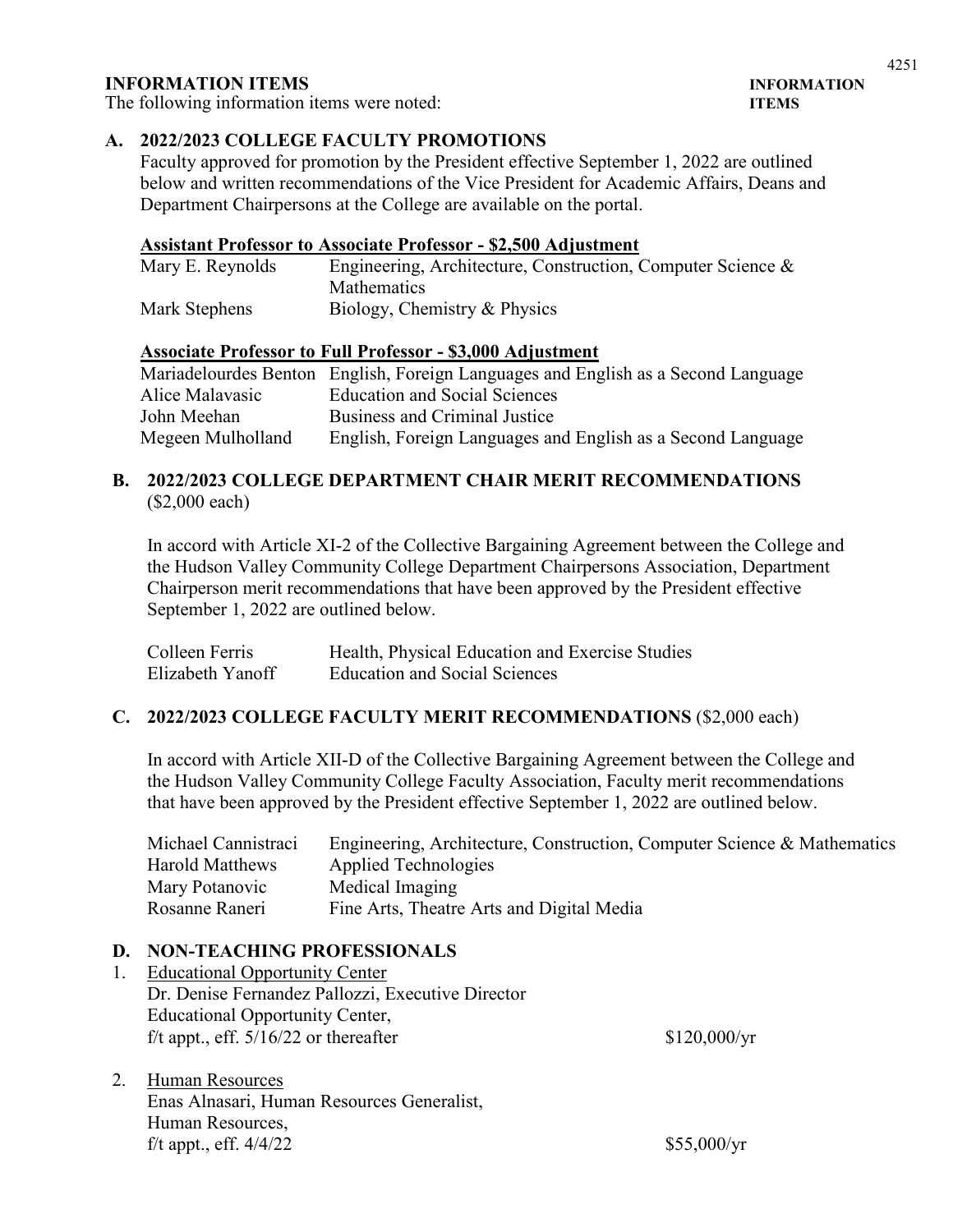|    | Heather Henry, Human Resources Administrator,<br>Human Resources,     |                     |
|----|-----------------------------------------------------------------------|---------------------|
|    | f/t appt., eff. $4/11/22$                                             | $$90,000/\text{yr}$ |
| 3. | <b>Student Affairs</b><br>Therese DeCan, Volleyball Head Coach,       |                     |
|    | Intercollegiate Athletics,<br>f/t appt., eff. $4/11/22$ or thereafter | \$2,210.52/yr       |

#### **E. RESIGNATIONS**

- 1. Cynthia Decker, Assistant Director, Financial Aid, eff. 4/22/22
- 2. Amy Hathaway, Access Services Librarian, eff. 5/13/22
- 3. Carina Teator, Grants Manager, eff. 5/6/22
- **F. RETIREMENT UNDER THE 2022 FACULTY RETIREMENT INCENTIVE OPTION 1 – MAY 2022**
- 1. Maria C. Pollack, Assistant Professor, English, Foreign Languages and English as a Second Language

## **G. RETIREMENTS UNDER THE 2022 FACULTY RETIREMENT INCENTIVE OPTION 2 – MAY 2023**

- 1. Rochelle Goldfarb, Assistant Professor, Engineering, Architecture, Construction, Computer Science & Mathematics
- 2. Richard G. Wood Jr., Engineering, Architecture, Construction, Computer Science & Mathematics

## **H. RETIREMENT**

1. Sandra J. Myers, Technical Assistant, Financial Aid, eff. 6/13/22

## **I. HVCC MONTHLY FINANCIAL REPORTS**

- 1. 2021-2022 Fiscal Year Operating Budget Summary as of 3/31/2022
- 2. Capital Expenditures, March 2022 and cumulative

## **J. FACULTY STUDENT ASSOCIATION FINANCIAL REPORTS**

1. FSA Financial Reports, period ending 3/31/22

## **K. ADVISORY BOARD APPOINTMENTS**

#### 1. **School of STEM**

Electrical Construction and Maintenance Matthew G. Cushing '95, Electrical and Instrumentation Supervisor, Owens Corning, Delmar, NY

Upon a motion by Dr. Jennings, seconded by Mr. Pratt, an **EXECUTIVE** executive session was called at 5:17 p.m. for the purposes of discussion **SESSION** of potential litigation

Upon a motion by Ms. Breselor, seconded by Mr. Fagan, the executive session was ended at 5:58 p.m. and Chairman Kelleher opened the meeting.

## **MAY MEETING**

The next monthly meeting of the Board of Trustees will be held on Tuesday, May 24, 2022.